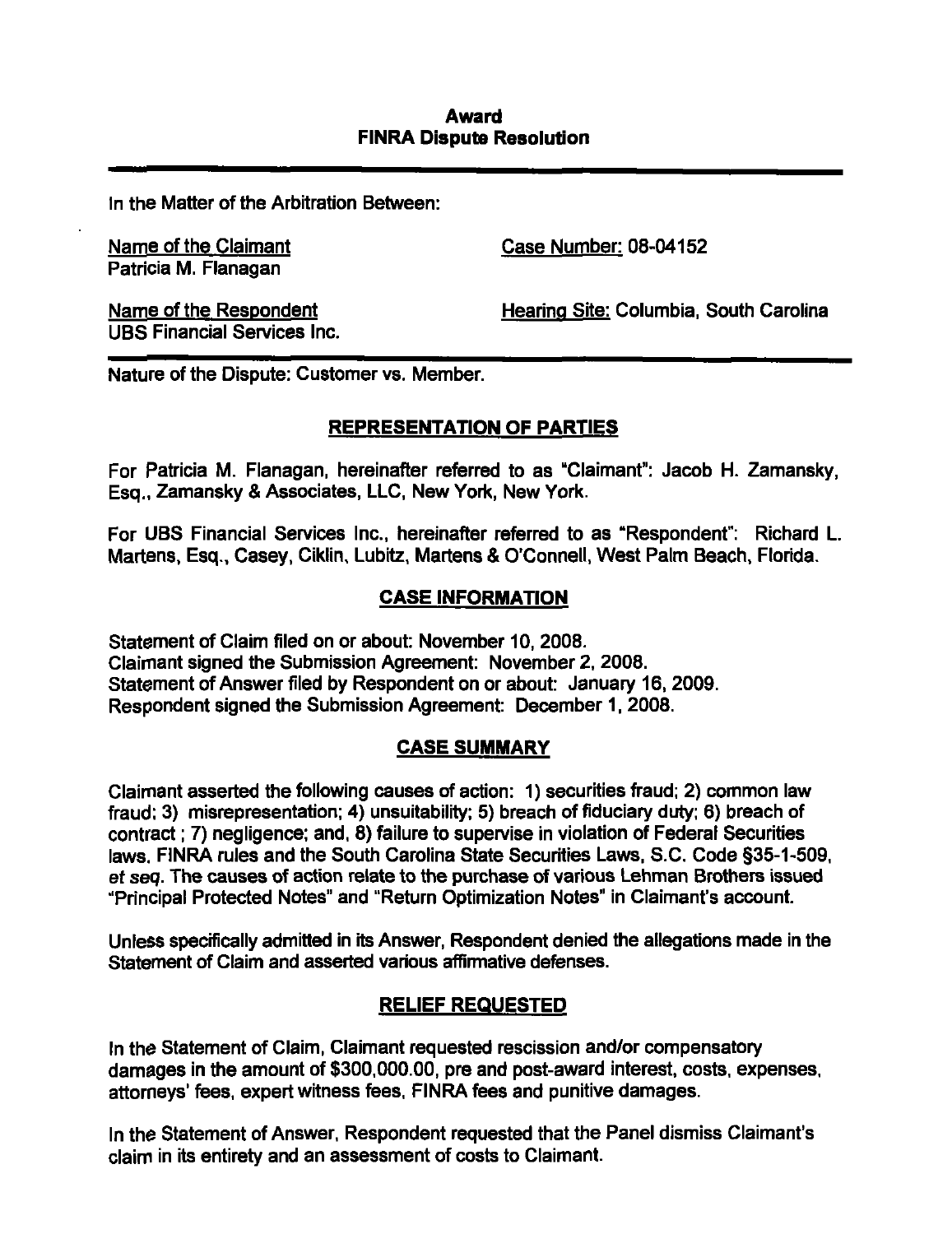# OTHER ISSUES CONSIDERED AND DECIDED

The Panel acknowledges that they have each read the pleadings and other materials filed by the parties.

On or about November 10, 2009, Claimant filed a notification with FINRA Dispute Resolution that she intends to opt out of the class action entitled In re: Lehman Brothers Securities and ERISA Litigation, Docket No. 09-MD-2017 (LAK).

The parties have agreed that the Award in this matter may be executed in counterpart copies or that a handwritten, signed Award may be entered.

# AWARD

After considering the pleadings, the testimony and evidence presented at the hearing, the Panel has decided in full and final resolution of the issues submitted for determination as follows:

Respondent is found liable and shall pay to Claimant compensatory damages in the amount of \$150,000.00, plus interest per annum at the state of South Carolina stetutory rate of 8.75% from September 15. 2008 until November 16, 2009.

Respondent is found liable and shall pay to Claimant attorney's fees pursuant to the S. C. Uniform Securities Act of 2005, Section 35-1-509 (c)(1) in an amount to be detennined by a court of competent jurisdiction.

Respondent is found liable and shall pay to Claimant costs in the amount of \$35,000.00.

Any and all claims for relief not specifically addressed herein, including Claimant's request for punitive damages, are denied.

## FEES

Pursuant to the Code of Arbitration Procedure (the "Code"), the following fees are assessed:

## Filing Fees

FINRA Dispute Resolution assessed a filing fee\* for each claim:  $Initial$  claim filing fee  $= $1,425.00$ 

\*The filing fee is made up of a non-refundable and a refundable portion.

## Member Fees

Member fees are assessed to each member firm that is a party in these proceedings or to the member firm(s) that employed the associated person(s) at the time of the event(s) giving rise to the dispute. Accordingly, Respondent is a party and a member firm.

Member surcharge  $= $1,700.00$ <br>Pre-hearing process fee Pre-hearing process fee  $=$  \$ 750.00  $=$  \$ 750.00  $=$  \$2.750.00 Hearing process fee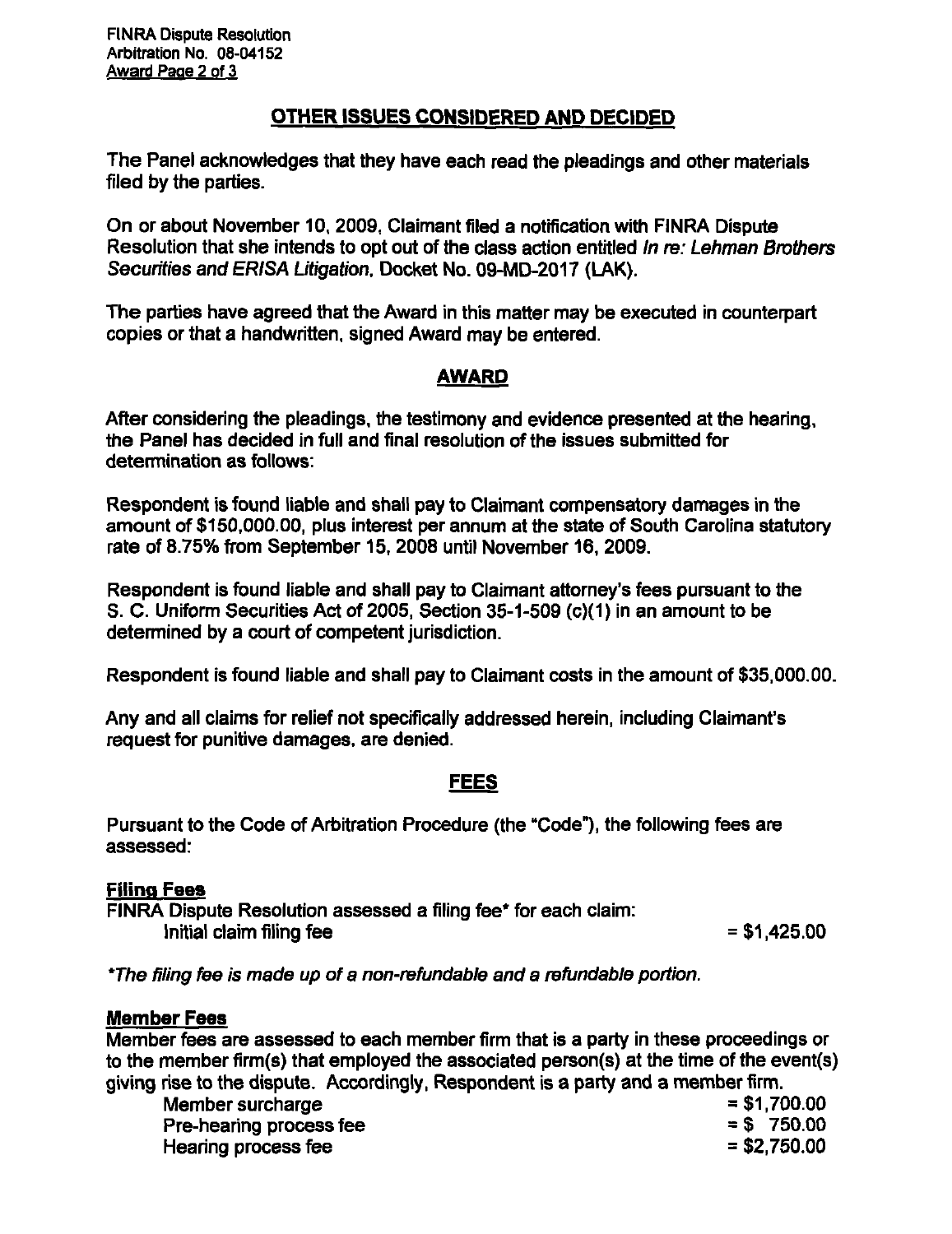FINRA Dispute Resolution Arbitration No. 08-04152 Award Page 3 of 3

## Hearing Session Fees and Assessments

The Panel has assessed hearing session fees for each session conducted. A session is any meeting between the parties and the arbitrators, including a pre-hearing conference with the arbitrators, that lasts four (4) hours or less. Fees associated with these proceedings are:

| Two (2) Pre-hearing sessions with a single arbitrator $\omega$ \$450.00/session = \$<br>Pre-hearing conferences: June 25, 2009 |                          | 1 session  | 900.00         |
|--------------------------------------------------------------------------------------------------------------------------------|--------------------------|------------|----------------|
|                                                                                                                                | September 14, 2009       | 1 session  |                |
| Two (2) Pre-hearing sessions with the Panel $@$ \$1,125.00/session                                                             |                          |            | $= $2,250.00$  |
| Pre-hearing conference: March 25, 2009                                                                                         |                          | 1 session  |                |
|                                                                                                                                | August 5, 2009           | 1 session  |                |
| Eight (8) Hearing sessions @ \$1,125.00/session                                                                                |                          |            | $= $9,000.00$  |
| <b>Hearing Dates:</b>                                                                                                          | November 16, 2009        | 2 sessions |                |
|                                                                                                                                | November 17, 2009        | 2 sessions |                |
|                                                                                                                                | <b>November 18, 2009</b> | 2 sessions |                |
|                                                                                                                                | November 19, 2009        | 2 sessions |                |
| <b>Total Hearing Session Fees</b>                                                                                              |                          |            | $= $12,150.00$ |

The Panel has assessed \$6,075.00 of the hearing session fees to Claimant.

The Panel has assessed \$6,075.00 of the hearing session fees to Respondent.

All balances are payable to FINRA Dispute Resolution and are due upon receipt.

## ARBITRATION PANEL

| Patricia Ann Tracey | <b>Public Arbitrator, Presiding Chairperson</b> |
|---------------------|-------------------------------------------------|
| John G. Shamp       | <b>Public Arbitrator</b>                        |
| Thomas Lee Eubanks  | <b>Non-Public Arbitrator</b>                    |

## Concurring Arbitrators' Signatures

/s/ 11/20/09 Patricia Ann Tracey **Signature Date** Public Arbitrator, Presiding Chairperson

/s/ 11/20/09 Public Arbitrator

/s/ 11/20/09  $T$ homas Lee Eubanks Non-Public Arbitrator

**Signature Date** 

11/20/09 Date of Service (For FINRA Dispute Resolution use only)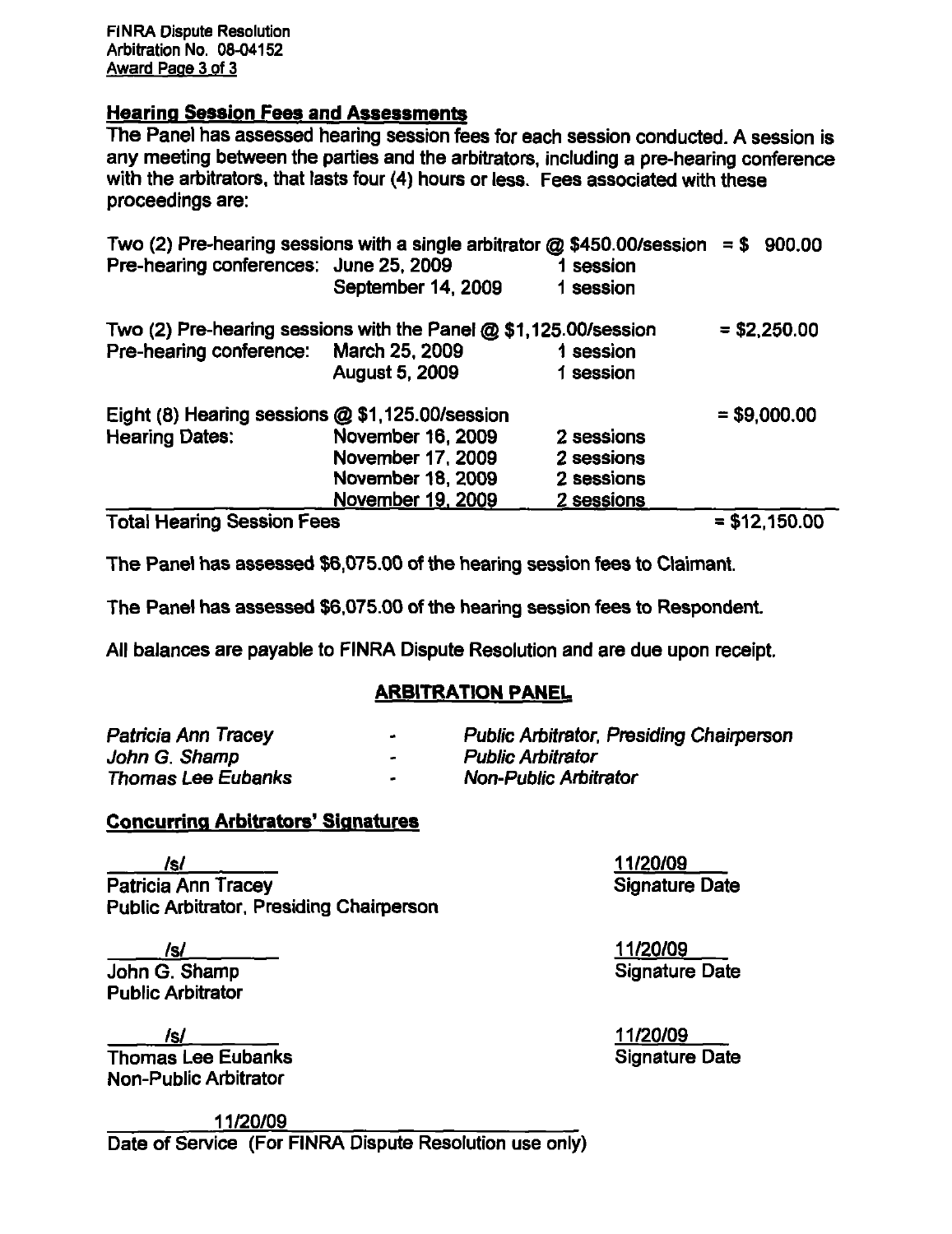#### **Hearing Session Fees and Assessments**

The Panel has assessed hearing session fees for each session conducted. A session is any meeting between the parties and the arbitrators, including a pre-hearing conference with the arbitrators, that lasts four (4) hours or less. Fees associated with these proceedings are:

| Two (2) Pre-hearing sessions with a single arbitrator @ \$450.00/session = \$ 900.00<br>Pre-hearing conferences: June 25, 2009 |                       | <b>session</b> |                |
|--------------------------------------------------------------------------------------------------------------------------------|-----------------------|----------------|----------------|
|                                                                                                                                | September 14, 2009    | 1 session      |                |
| Two (2) Pre-hearing sessions with the Panel @ \$1,125.00/session                                                               |                       |                | $= $2,250.00$  |
| Pre-hearing conference:                                                                                                        | <b>March 25, 2009</b> | 1 session      |                |
|                                                                                                                                | <b>August 5, 2009</b> | 1 session      |                |
| Eight (8) Hearing sessions @ \$1,125,00/session                                                                                |                       |                | $= $9,000.00$  |
| <b>Hearing Dates:</b>                                                                                                          | November 16, 2009     | 2 sessions     |                |
|                                                                                                                                | November 17, 2009     | 2 sessions     |                |
|                                                                                                                                | November 18, 2009     | 2 sessions     |                |
|                                                                                                                                | November 19, 2009     | 2 sessions     |                |
| <b>Total Hearing Session Fees</b>                                                                                              |                       |                | $= $12.150.00$ |

The Panel has assessed \$6.075.00 of the hearing session fees to Claimant.

The Panel has assessed \$6,075.00 of the hearing session fees to Respondent.

All balances are payable to FINRA Dispute Resolution and are due upon receipt.

### **ARBITRATION PANEL**

Patricia Ann Tracey John G. Shamp Thomas Lee Eubanks

- **Public Arbitrator, Presiding Chairperson**
- Public Arbitrator
- Non-Public Arbitrator

**Concurring Arbitrators' Signatures** 

<u>rhan</u> (L MILL Patricia Ann Tracev

Public Arbitrator, Presiding Chairpérson

John G. Shamp **Public Arbitrator** 

**Signature Date** 

**Thomas Lee Eubanks Non-Public Arbitrator** 

**Signature Date** 

Date of Service (For FINRA Dispute Resolution use only)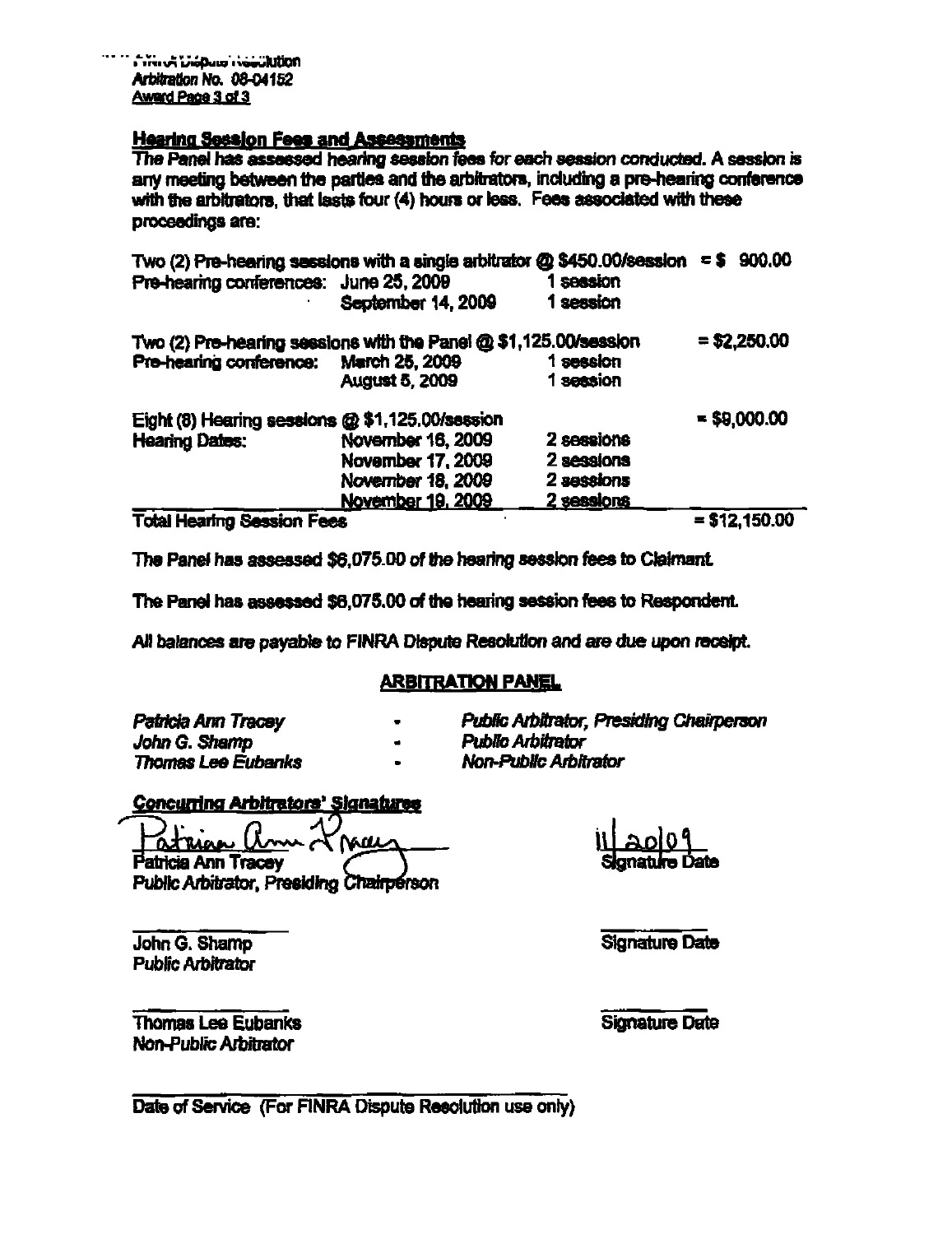FINRA Disputs Resolution Arbitration No. 08-04152 Award Page 3 of 3

#### **Hearing Session Fees and Assessments**

The Panel has assessed hearing session fees for each session conducted. A session is any meeting between the parties and the arbitrators, including a pre-hearing conference with the arbitrators, that lasts four (4) hours or less. Fees associated with these proceedings are:

| Two (2) Pre-hearing sessions with a single arbitrator $\omega$ \$450.00/session = \$ 900.00<br>Pre-hearing conferences: June 25, 2009 |                       | 1 session  |                |
|---------------------------------------------------------------------------------------------------------------------------------------|-----------------------|------------|----------------|
|                                                                                                                                       | September 14, 2009    | 1 session  |                |
| Two (2) Pre-hearing sessions with the Panel @ \$1,125.00/session                                                                      |                       |            | $= $2,250.00$  |
| Pre-hearing conference: March 25, 2009                                                                                                |                       | 1 session  |                |
|                                                                                                                                       | <b>August 5, 2009</b> | 1 session  |                |
| Eight (8) Hearing sessions @ \$1,125.00/session                                                                                       |                       |            | $= $9,000.00$  |
| <b>Hearing Dates:</b>                                                                                                                 | November 16, 2009     | 2 sessions |                |
|                                                                                                                                       | November 17, 2009     | 2 sessions |                |
|                                                                                                                                       | November 18, 2009     | 2 sessions |                |
|                                                                                                                                       | November 19, 2009     | 2 sessions |                |
| <b>Total Hearing Session Fees</b>                                                                                                     |                       |            | $= $12,150.00$ |

The Panel has assessed \$6,076.00 of the hearing session fees to Claimant

The Panel has assessed \$6,075.00 of the hearing session fees to Respondent.

All balances are payable to FINRA Dispute Resolution and are due upon receipt,

#### ARBITRATION PANEL

| Patricia Ann Tracey | $\blacksquare$           | Public Arbitrator, Presiding Chairperson |
|---------------------|--------------------------|------------------------------------------|
| John G. Shamp       |                          | Public Arbitrator                        |
| Thomas Lee Eubanks  | $\overline{\phantom{a}}$ | Non-Public Arbitrator                    |

#### Concurring Arbitrators' Signatures

Patricia Ann Tracey Public Arbitrator, Presiding Chairperson

**John G. Shared Public Arbitrato**  Signature Date

11-20-2009 Signature Date

**Thomas Lee Eubanks** Non-Public Arbitrator

Signature Date

Date of Service (For FINRA Dispute Resolution use only)